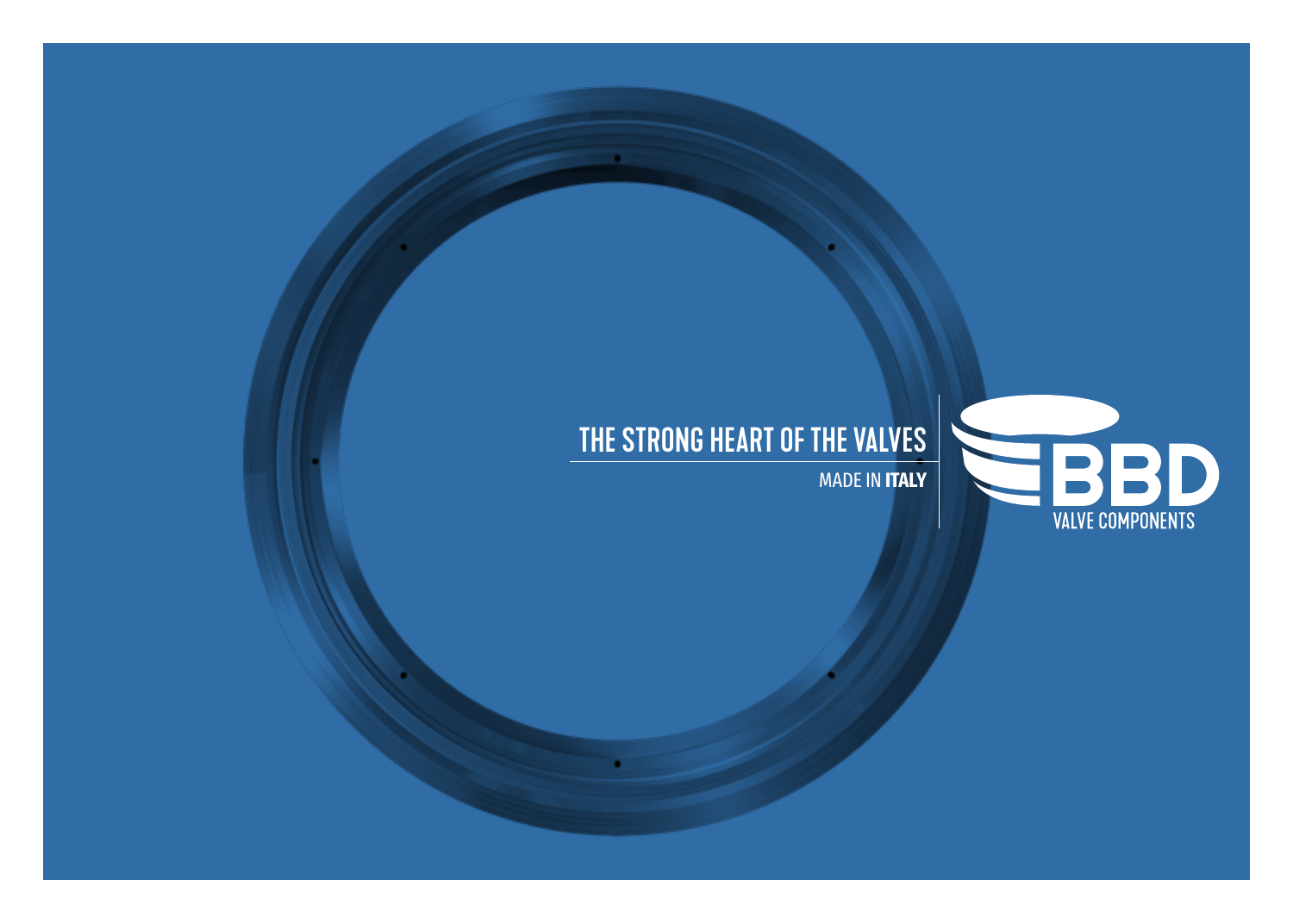### IL NOSTRO IMPEGNO AL CUORE DELLE VALVOLE USING MISSION AT THE HEART OF THE VALVES

Da oltre 50 anni BBD realizza seggi di tenuta e componenti per il montaggio di valvole industriali. Grazie alla considerevole esperienza acquisita nel corso del tempo, la società è in grado di offrire grande professionalità e flessibilità organizzativa, unite alla base da una elevata qualità delle attività produttive.

In BBD è sempre attiva la linea imprenditoriale che ha fatto dell'attenzione e dell'ascolto dei collaboratori un punto di forza, un vero e proprio valore aggiunto nella gestione delle risorse umane e nel miglioramento continuo dell'organizzazione.

L'attività della nostra società è da sempre orientata ad un'attenta partnership; grazie a un ufficio tecnico composto da persone con pluriennale esperienza, siamo in grado di sviluppare progetti in collaborazione con i clienti che ci consentono di raggiungere lo stato dell'arte nella realizzazione di componenti per valvole industriali.

La costante ricerca di nuove soluzioni di analisi della tenuta consente a BBD di inserirsi sempre più in una logica di partecipazione nello sviluppo tecnico dei progetti e quindi di saper meglio interagire nelle fasi di lavorazione.

For more than 50 years, BBD manufactures sealing seats and components for the assembly of industrial valves. Thanks to the considerable experience gained over time, the company is able to offer great professionalism and organizational flexibility, combined with the high quality of productive activities.

BBD is always an entrepreneurial line that has made the attendance and listening to staff a point of strength, a real added value in human resource management and continuous improvement of the organization.

The activity of our company has always been oriented towards a close partnership; thanks to a technical department composed of people with many years of experience, we are able to develop projects in collaboration with our customers. The constant search for new sealing analysis solutions allows BBD to become increasingly involved in technical development of projects and therefore to know how to interact in the processing phases.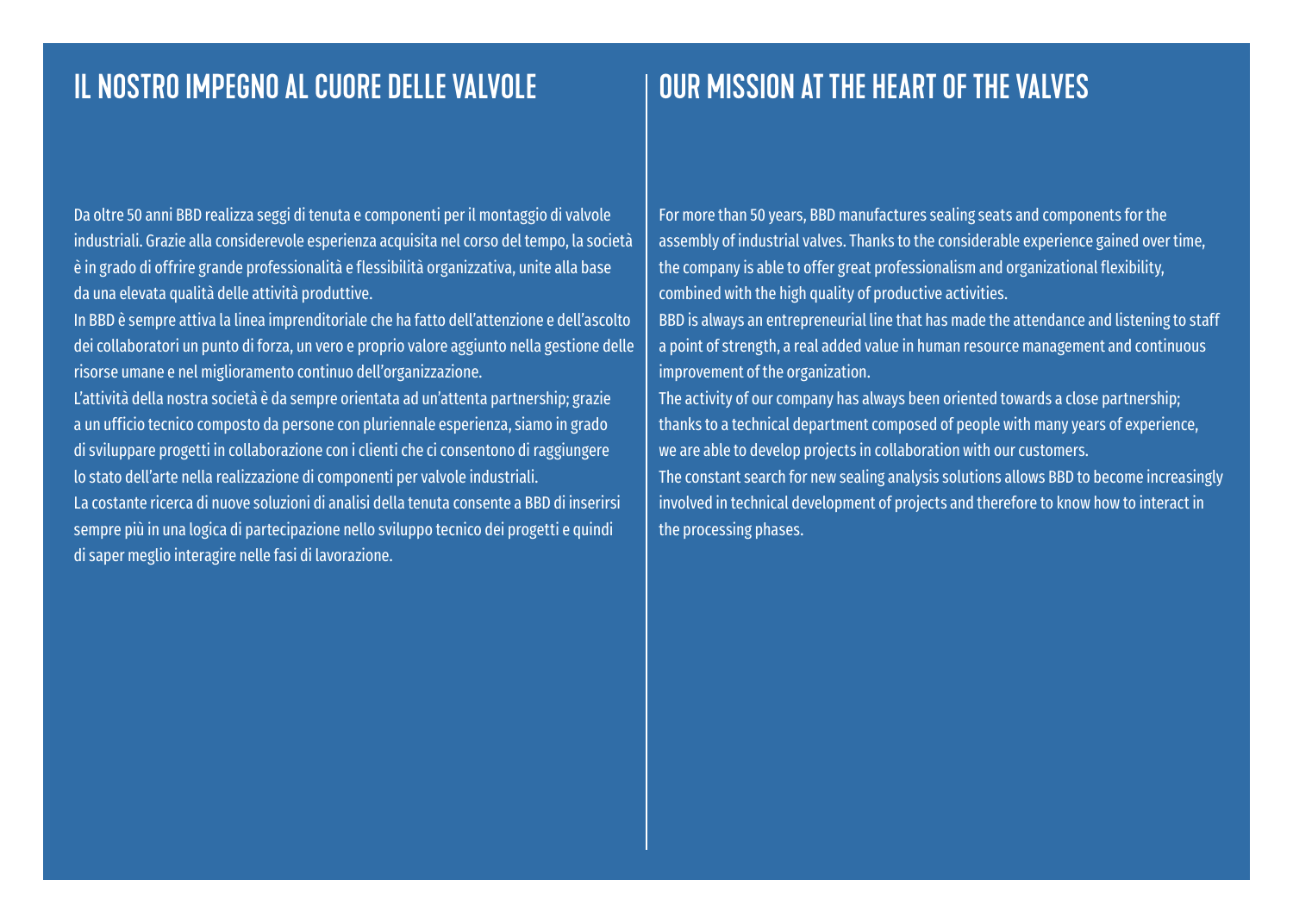## ANALISI, ACCIAI, TRATTAMENTI E TEST ANALYSIS, STEELS, TREATMENTS AND TESTS

#### **Analisi di tenuta**

- Analisi tenuta seggio-sfera
- Tenuta soffice O-ring / Delta ring
- Tenuta MTM

#### **Acciai**

• A105, A350 LF2/LF3, A694 F60, AISI 4140 • A182 F6A/F6NM • A182 F316/L/LN, A182 F51/F53/F55/F60 17-4 PH, XM19 • INCONEL 625/718/725/825, MONEL 400/K500, HASTELLOY C276 • Altri materiali: titanio, stellite, bronzo

#### **Materiali termoplastici**

- PTFE VERGINE, PTFE c/CG 25%, PTFE c/VETRO, CABFLUOR M25, PTFE DYNEON TFM • DEVLON V API, NYLON 6 MOS2, ERTALON 6XAU, NYLON PA12G (LAURAMID) SINVEX SMX, VESPEL Dupont • PEEK VERGINE, PEEK c/PTFE 20%, PEEK c/PTFE/CARBONE/GRAFITE
- P.C.T.F.E. (KEL-F)
- VESPEL Dupont

| <b>Elastomeri</b>                    |
|--------------------------------------|
| • HNBR. HNBR AED                     |
| • FKM/VITON A AED, FKM/VITON B AED,  |
| FKM/VITON GLT AED, FKM/VITON GF AED, |
| <b>TFE AFLAS</b>                     |

### **Grafite**

• Grafite FIRE-SAFE

**Trattamenti superficiali, riporti, claddatura** • Nichelatura - E.N.P. • Rivestimento di Carburi di Silicio - NiSiC • Rivestimenti TCC – CCC - Stellite • Claddatura

### **Test materiali: prove interne** • PMI - Durezza • UT - PT (2° Level) • Blu di Prussia - Bubble Test

**Sealing analysis** • Ball-Seat sealing analysis • Soft seal with O-ring / Delta ring • MTM seal

#### **Steels**

- A105, A350 LF2/LF3, A694 F60, AISI 4140 • A182 F6A/F6NM • A182 F316/L/LN, A182 F51/F53/F55/F60 17-4 PH, XM19 • INCONEL 625/718/725/825, MONEL 400/K500, HASTELLOY C276 • Other materials: titanium, stellite, bronze **Thermoplastic materials** • PTFE VIRGIN, PTFE c/CG 25% PTFE c/GLASS, CABFLUOR M25, PTFE DYNEON TFM • DEVLON V API, NYLON 6 MOS2, ERTALON 6XAU, NYLON PA12G (LAURAMID) SINVEX SMX, VESPEL Dupont • PEEK VIRGIN, PEEK c/PTFE 20%, PEEK c/PTFE/CARBON/GRAPHITE
- P.C.T.F.E. (KEL-F)
- VESPEL Dupont

#### **Elastomers**

• HNBR, HNBR AED • FKM/VITON A AED, FKM/VITON B AED, FKM/VITON GLT AED, FKM/VITON GF AED, TFE AFLAS

#### **Graphite**

• Graphite FIRE-SAFE

#### **Surface treatments, coatings, cladding**

- Nickel plating E.N.P.
- Ni.Silicon carbide plating
- TCC CCC Stellite coatings

• Cladding

#### **Material tests: inside tests**

• PMI - Hardness

- $\overline{\cdot \text{ UT } \cdot \text{ PT } (2^{\circ} \text{ Level})}$
- Prussian Blue Test Bubble Test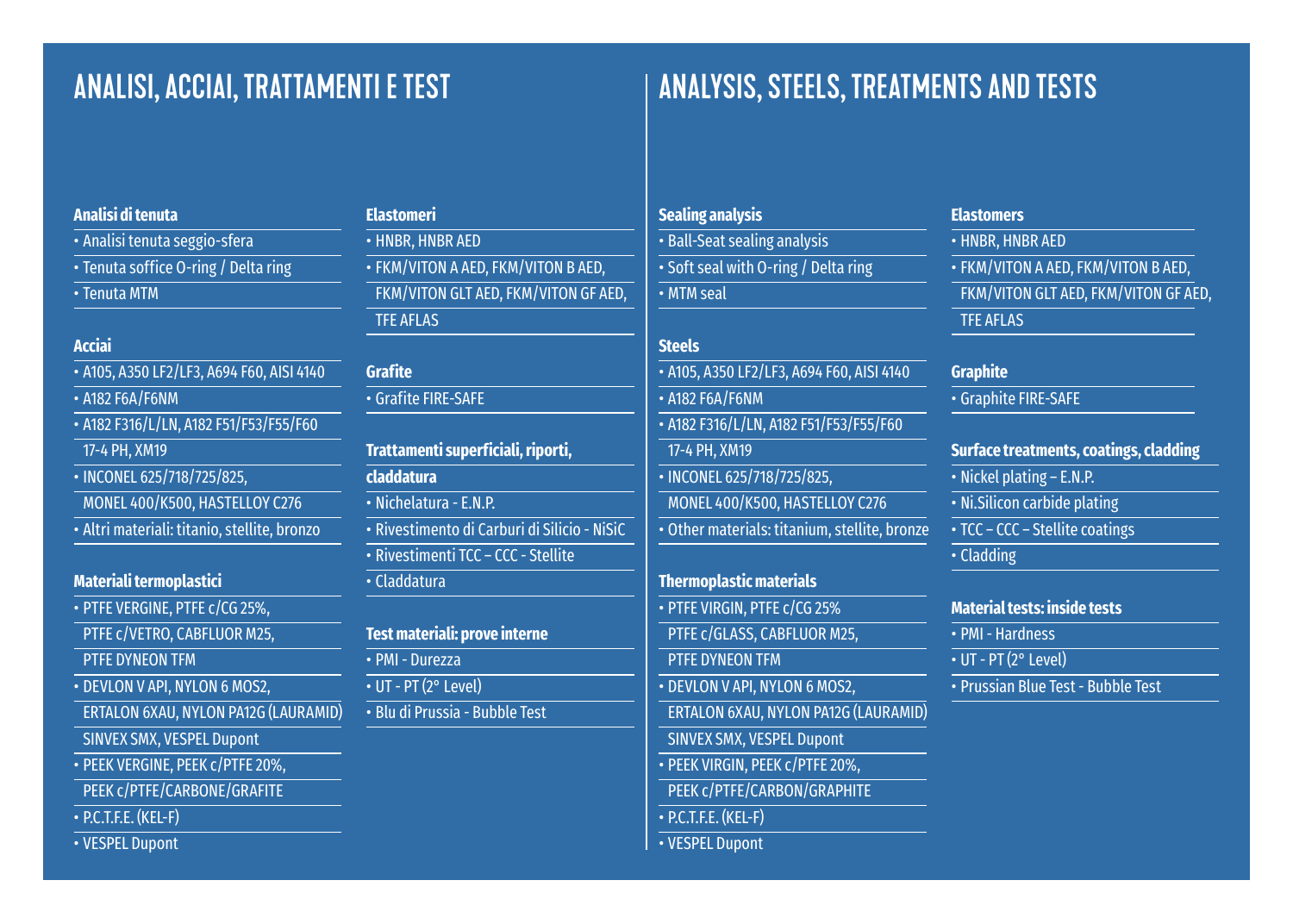### LA NOSTRA TECNOLOGIA AL CUORE DELLE VALVOLE | OUR TECHNOLOGY AT THE HEART OF THE VALVES

### **Componenti per valvole a sfera Side Entry** • Seggio con inserto rigido • Seggio con Delta ring

- Seggio con O-ring
- Seggio metallico
- Seggio floating
- Sfera
- Stelo
- Kit per valvole Side Entry

#### **Componenti per valvole a sfera Top Entry**

- Seggio Top Entry con inserto rigido
- Seggio Top Entry con Delta ring
- Seggio Top Entry con O-ring
- Seggio Top Entry metallico
- Anello porta molle
- Distanziale a settori
- Kit per valvole Top Entry

| Componenti per valvole a saracinesca |
|--------------------------------------|
| · Seggio saracinesca con O-ring      |
| · Seggio saracinesca con doppio      |
| inserto rigido                       |
| · Seggio saracinesca metallico       |
| $\cdot$ Lama                         |
| · Stelo                              |
| · Kit seggi-lama-stelo               |
|                                      |

| Componenti per seggi           |
|--------------------------------|
| · Inserto rigido termoplastico |
| $\cdot$ 0-ring                 |
| • Delta ring                   |
| • Anelli anti estrusione       |
| · Guarnizioni energizzate      |
| · Grafite FIRE-SAFE            |
| $\cdot$ Molle                  |

### **Components for Side Entry ball valves** • Seat with hard insert • Seat with Delta ring • Seat with O-ring • Metal to Metal seat • Floating seat • Ball • Stem • Kit for Side Entry valves **Components for Top Entry ball valves**

- Top Entry seat with hard insert • Top Entry seat with Delta ring • Top Entry seat with O-ring • Metal to Metal Top Entry seat • Springs holder ring
- Sector spacer
- 
- Kit for Top Entry valves

#### **Components for gate valves**

- Gate seat with O-ring
- Gate seat with double hard insert
- Metal to Metal seat for gate valve
- Gate
- Stem
- Seats-gate-stem kit

#### **Components for seats**

- Thermoplastic hard insert
- O-ring
- Delta ring
- Anti-extrusion rings
- Energized gaskets
- Graphite FIRE-SAFE
- Springs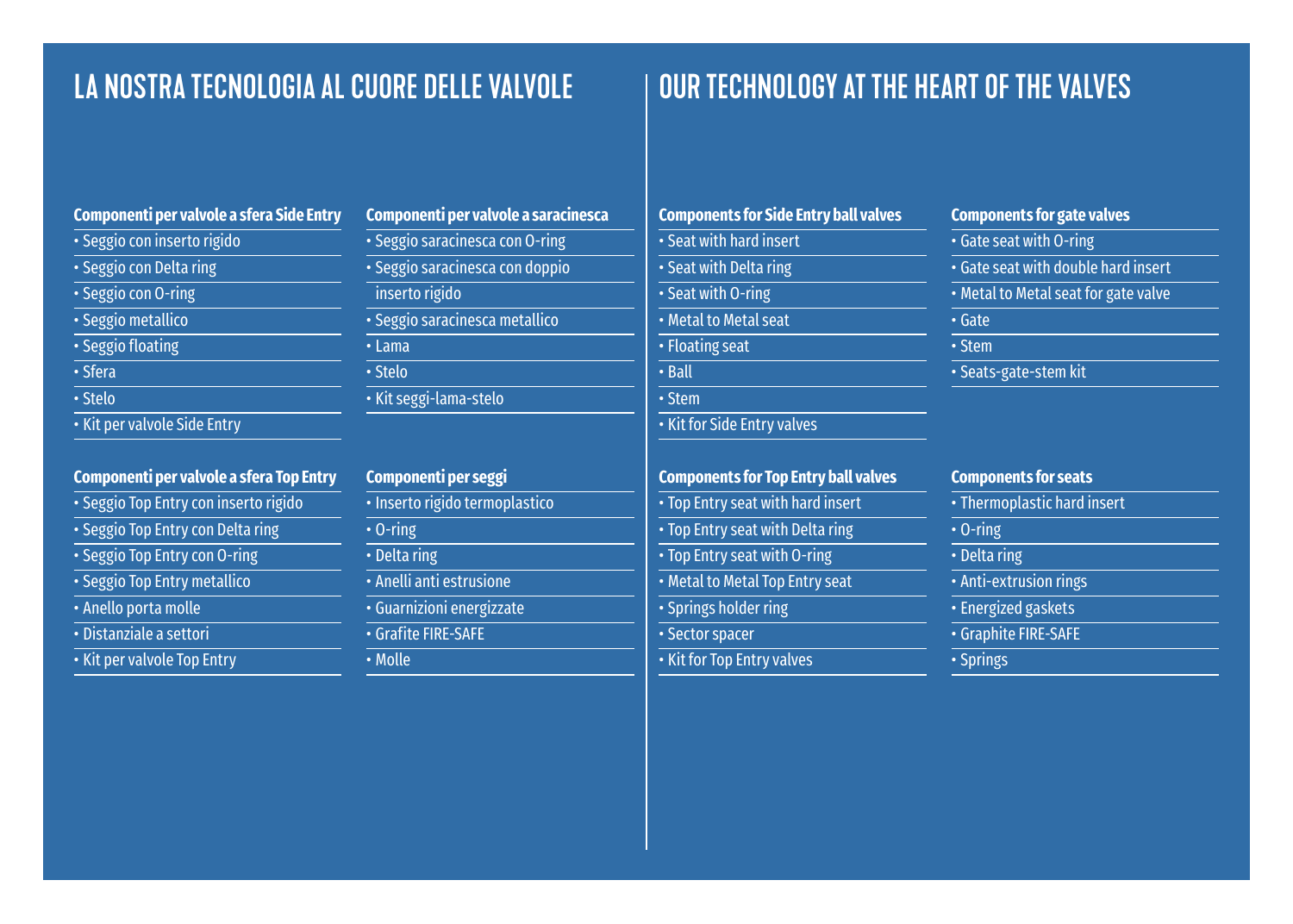## KIT PER VALVOLE SIDE ENTRY / KIT FOR SIDE ENTRY VALVES



| $1 >$ Stem                    |
|-------------------------------|
| 2 > Thermoplastic hard insert |
| $3 >$ Seat                    |
| 4 > Springs                   |
| 5 > Graphite FIRE-SAFE        |
| 6 > Anti-extrusion ring       |
| $7 > 0$ -ring                 |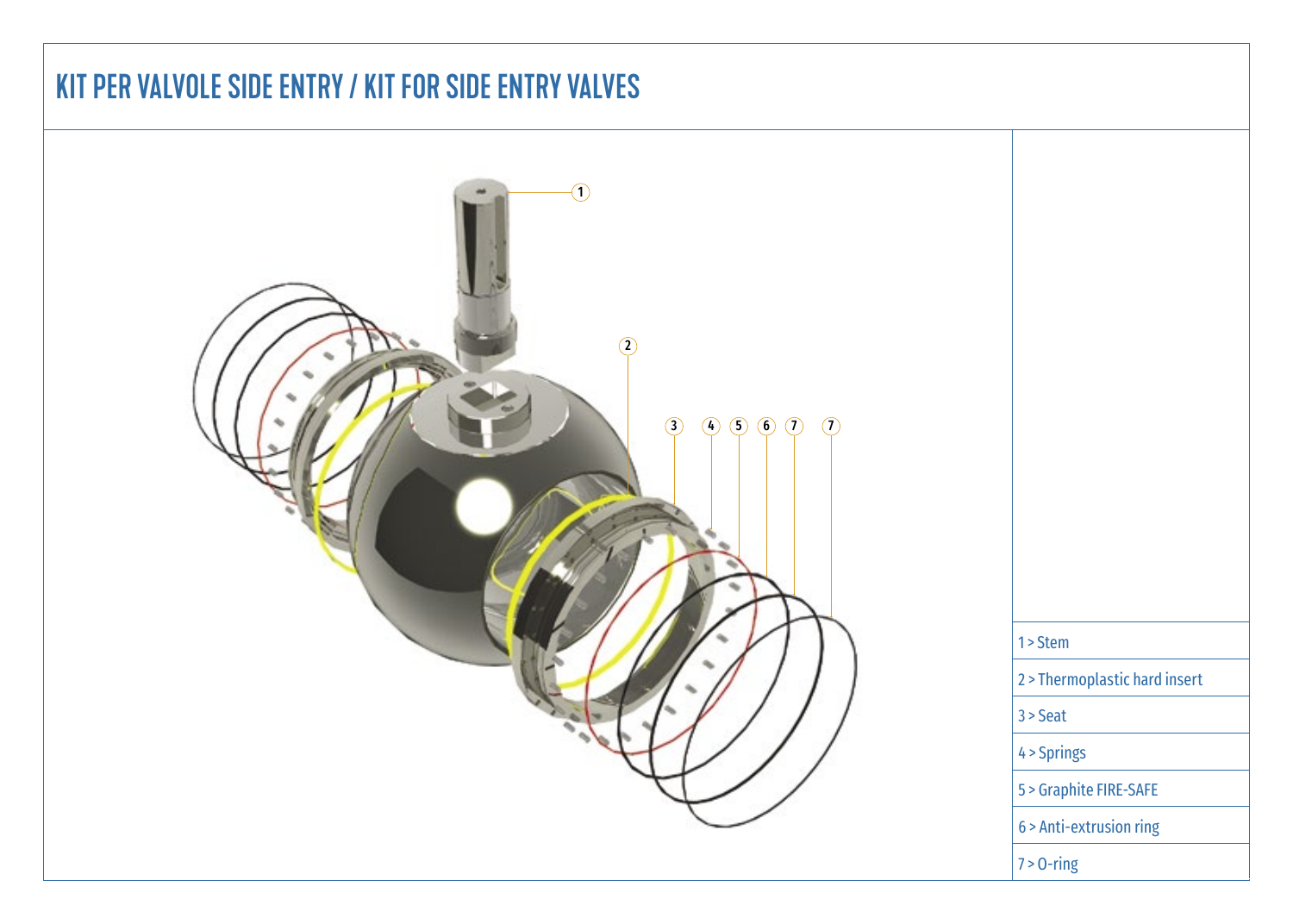## KIT PER VALVOLE TOP ENTRY / KIT FOR TOP ENTRY VALVES

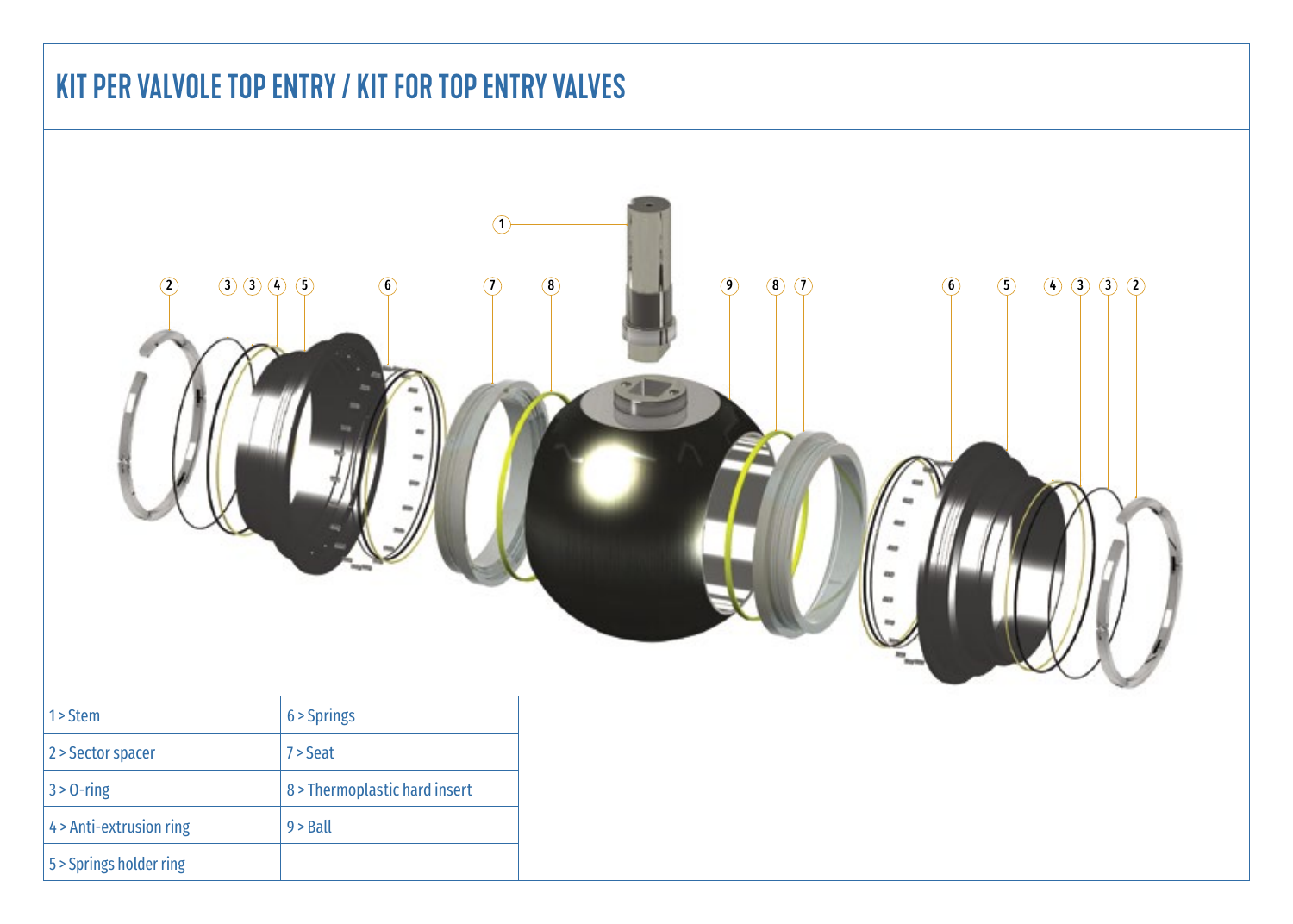### KIT LAMA - SEGGI - STELO / GATE - SEATS - STEM KIT

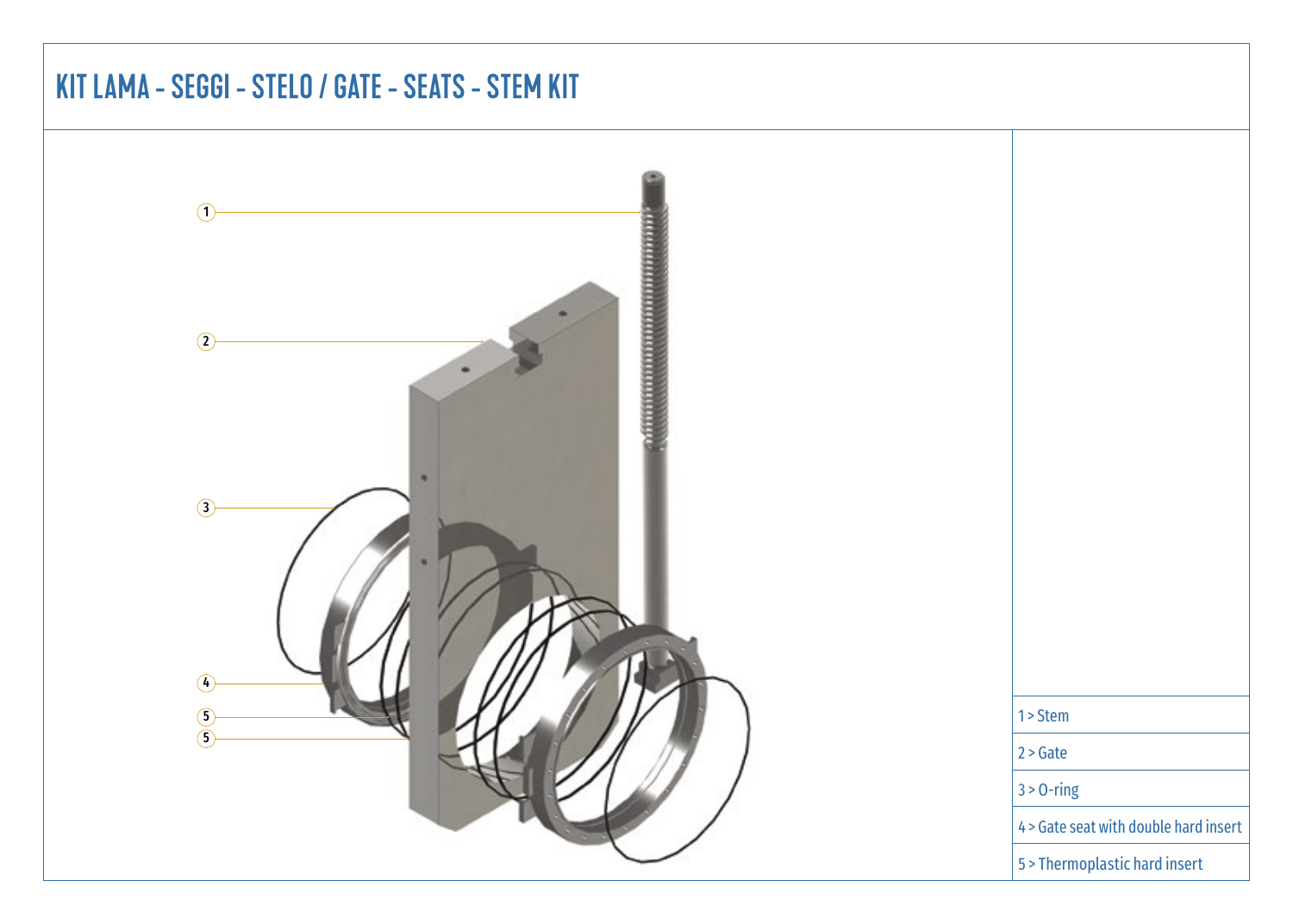### VALVOLE A SFERA SIDE ENTRY / SIDE ENTRY BALL VALVES

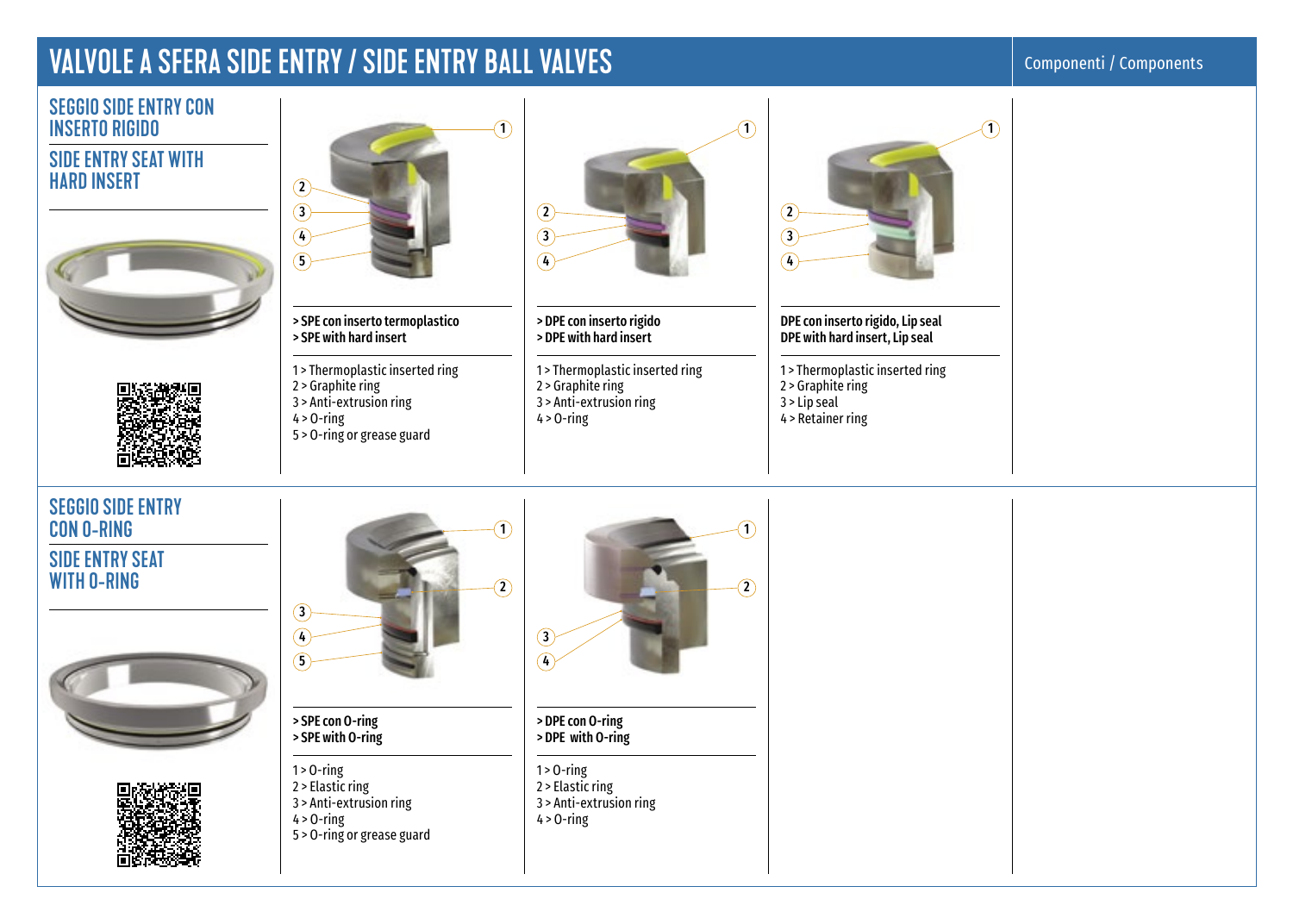### VALVOLE A SFERA SIDE ENTRY / SIDE ENTRY BALL VALVES

#### Componenti / Components



- 2 > Thermoplastic inserted ring
- 3 > Graphite ring
- 
- 4 > Anti-extrusion ring
- 5 > O-ring
- 4 > Graphite ring 5 > Anti-extrusion ring
	- $6 > 0$ -ring

2 > Elastometric Delta ring 3 > Thermoplastic inserted ring

- 1 > Elastic metal ring
- 2 > Elastometric Delta ring
- 3 > Graphite ring
- 4 > Lip seal
- 5 > Retainer ring
- 1 > Elastometric Delta ring 2 > Thermoplastic inserted ring 3 > Graphite ring  $4 >$  Lip seal 5 > Retainer ring
- 1 > Elastic metal ring
- 2 > Elastometric Delta ring
- 3 > Thermoplastic inserted ring
- 4 > Graphite ring
- 5 > Lip seal
- 6 > Retainer ring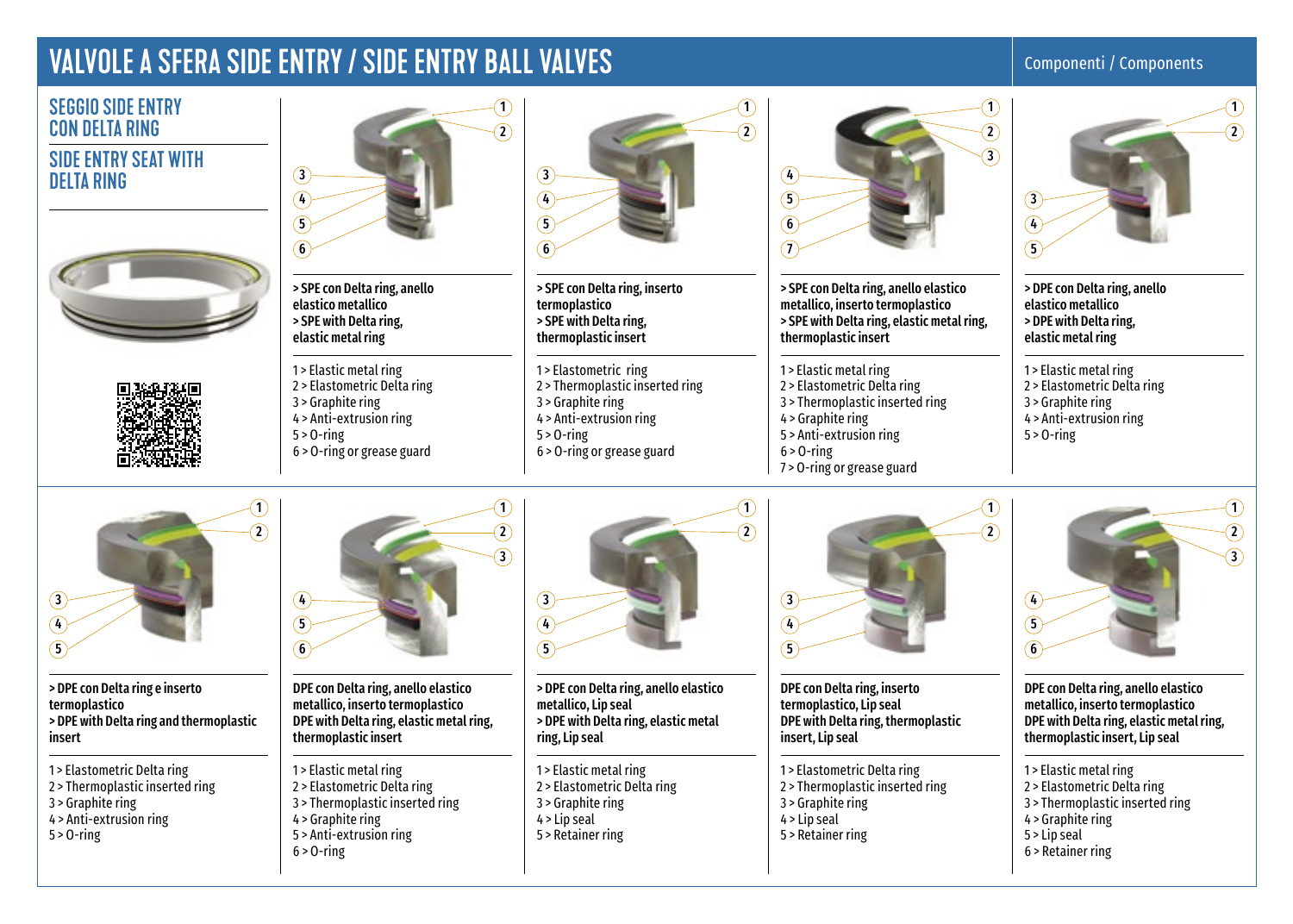### VALVOLE A SFERA SIDE ENTRY / SIDE ENTRY BALL VALVES

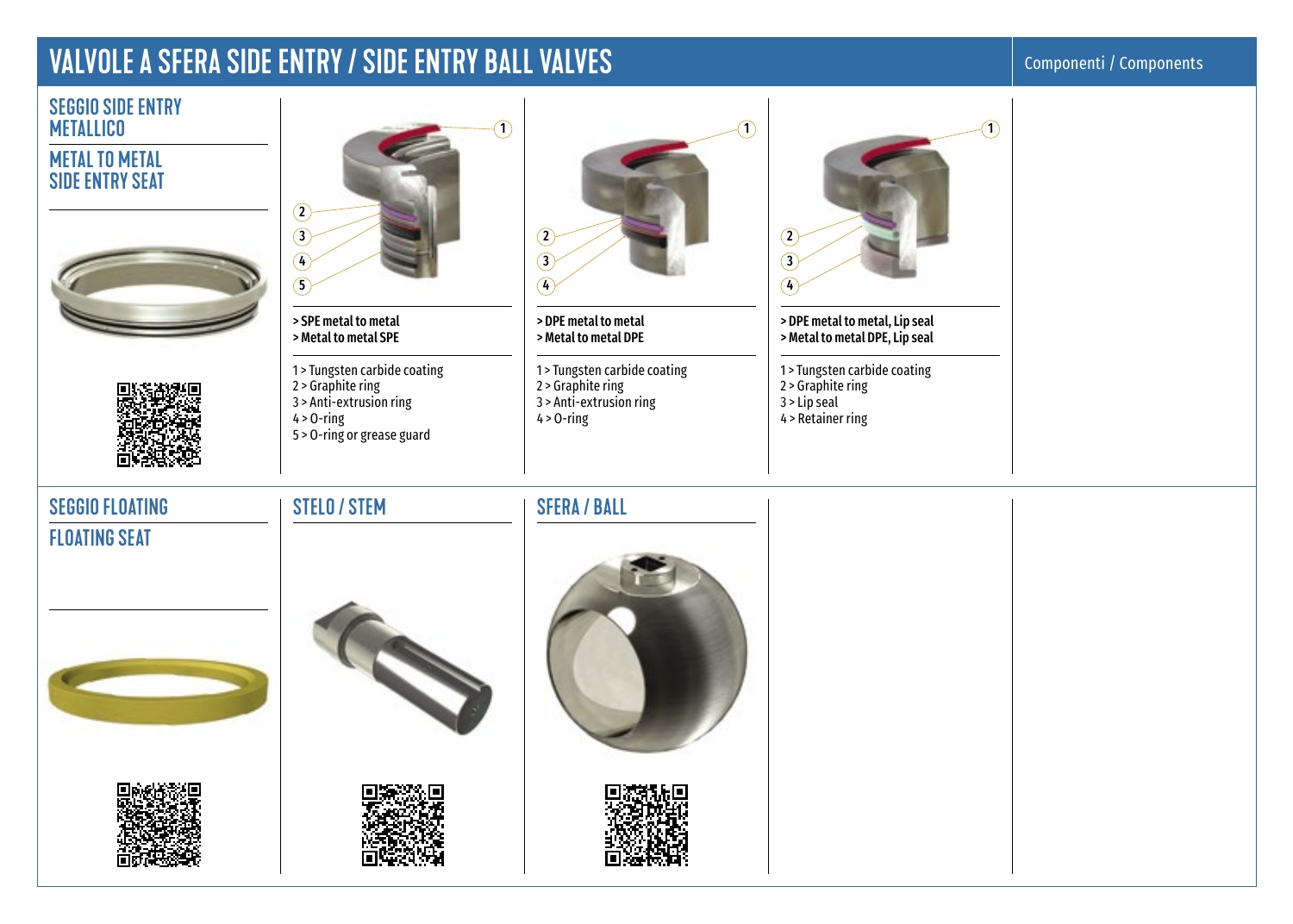### VALVOLE A SFERA TOP ENTRY / TOP ENTRY BALL VALVES

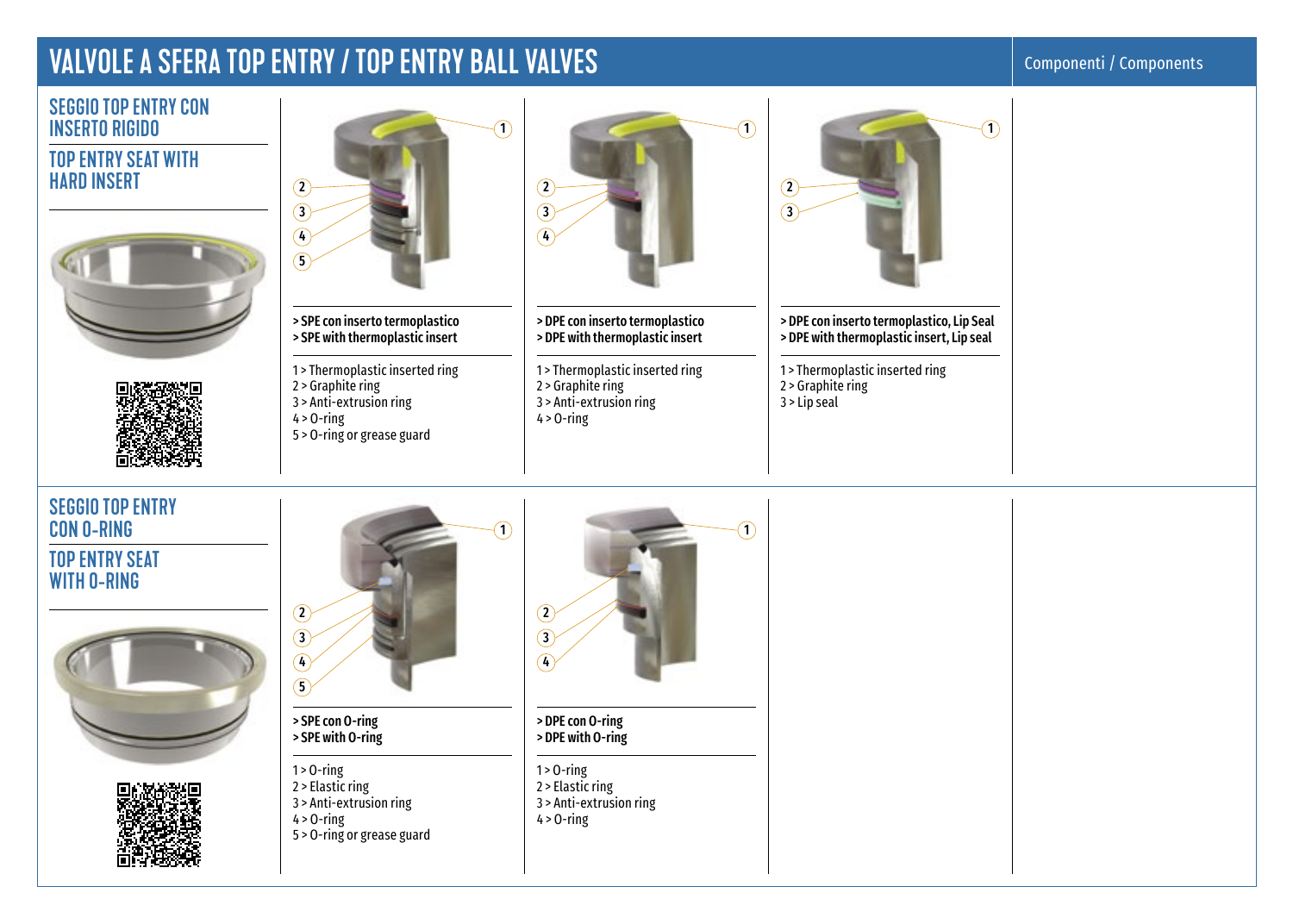### VALVOLE A SFERA TOP ENTRY / TOP ENTRY BALL VALVES

#### Componenti / Components

#### SEGGIO TOP ENTRY CON DELTA RING TOP ENTRY SEAT WITH DELTA RING







1

 $\widehat{\mathbf{2}}$ 

 $\widehat{\mathbf{1}}$ 

 $\Omega$  $\widehat{\mathcal{L}}$ 

> SPE con Delta ring, anello elastico metallico > SPE with Delta ring and elastic metal ring

- 1 > Elastic metal ring
- 2 > Elastometric Delta ring
- 3 > Graphite ring
- 4 > Anti-extrusion ring
- $5 > 0$ -ring
- 6 > O-ring or grease guard



1

2

1

2

> SPE con Delta ring, inserto termoplastico > SPE with Delta ring, thermoplastic insert

1 > Elastic Delta ring 2 > Thermoplastic inserted ring 3 > Graphite ring 4 > Anti-extrusion ring  $5 > 0$ -ring 6 > O-ring or grease guard



> SPE con Delta ring, anello elastico metallico, inserto termoplastico > SPE with Delta ring, elastic metal ring, thermoplastic insert

1 > Elastic metal ring 2 > Elastometric Delta ring 3 > Thermoplastic inserted ring 4 > Graphite ring 5 > Anti-extrusion ring  $6 > 0$ -ring 7 > O-ring or grease guard



> DPE con Delta ring, anello elastico metallico > DPE with Delta ring and elastic metal ring

1 > Elastic metal ring 2 > Elastometric Delta ring 3 > Graphite ring 4 > Anti-extrusion ring  $5 > 0$ -ring

 $\bigcap$ 

ົ

 $\cap$  $\sqrt{3}$ 4  $\sqrt{5}$  $\sigma$ 

> DPE con Delta ring, inserto termoplastico > DPE with Delta ring, thermoplastic insert

- 1 > Elastometric Delta ring 2 > Thermoplastic inserted ring
- 3 > Graphite ring
- 4 > Anti-extrusion ring
- 5 > O-ring
- 



> DPE con Delta ring, anello elastico metallico, inserto termoplastico > DPE with Delta ring, elastic metal ring, thermoplastic insert

- 1 > Elastic metal ring
- 2 > Elastometric Delta ring 3 > Thermoplastic inserted ring
- 4 > Graphite ring
- 5 > Anti-extrusion ring
- 
- $6 > 0$ -ring



> DPE con Delta ring, anello elastico metallico, Lip seal > DPE with Delta ring, elastic metal ring, Lip seal

1 > Elastic metal ring 2 > Elastometric Delta ring 3 > Graphite ring 4 > Lip seal



> DPE con Delta ring, inserto termoplastico, Lip seal > DPE, with Delta ring, thermoplastic insert, Lip seal

1 > Elastometric Delta ring 2 > Thermoplastic inserted ring 3 > Graphite ring  $4 >$  Lip seal



> DPE, con Delta ring, anello elastico metallico, inserto termoplastico, Lip seal > DPE, with Delta ring, elastic metal ring, thermoplastic insert, Lip seal

- 1 > Elastic metal ring
- 2 > Elastometric Delta ring
- 3 > Thermoplastic inserted ring 4 > Graphite ring
- 
- 5 > Lip seal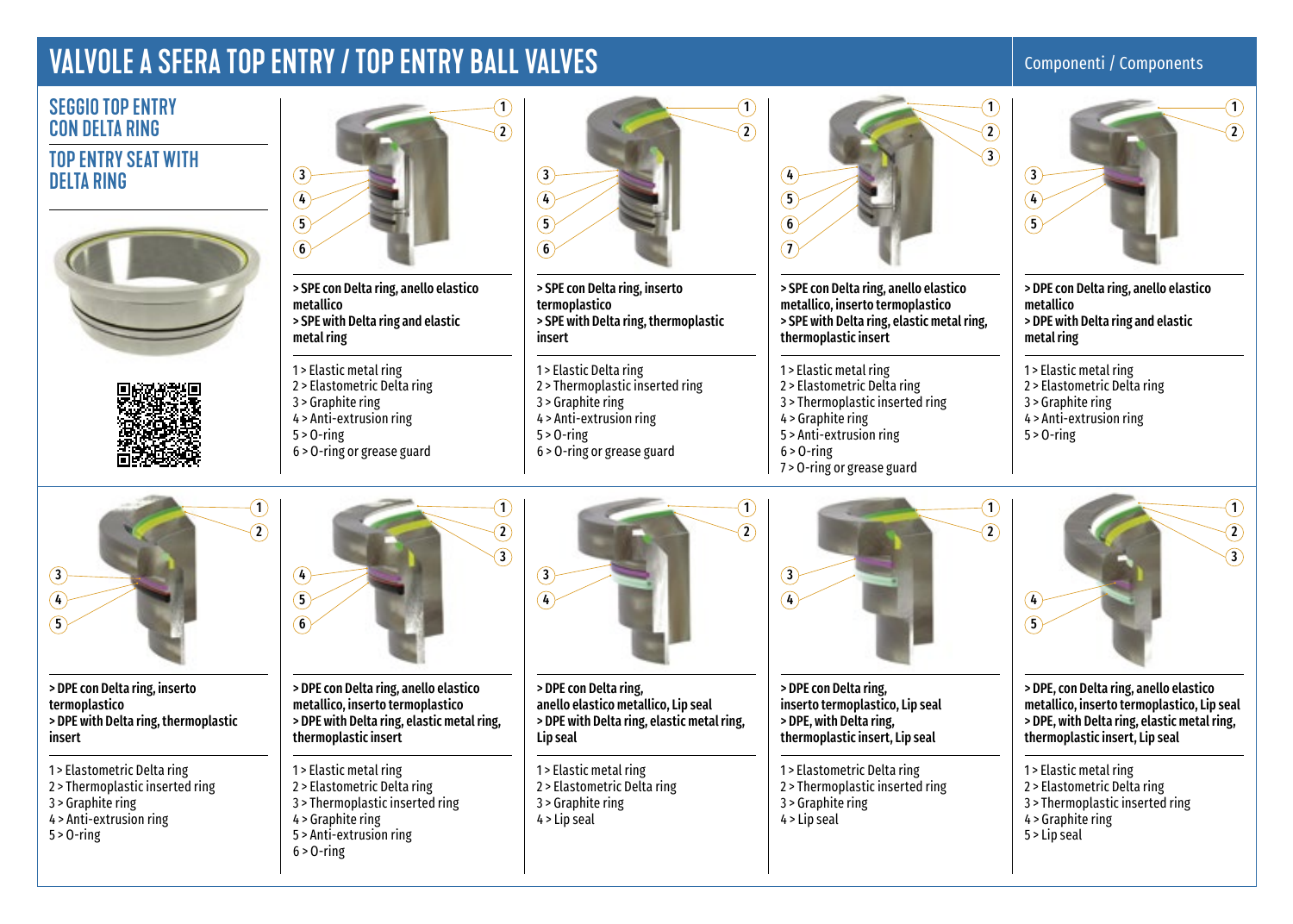### VALVOLE A SFERA TOP ENTRY / TOP ENTRY BALL VALVES

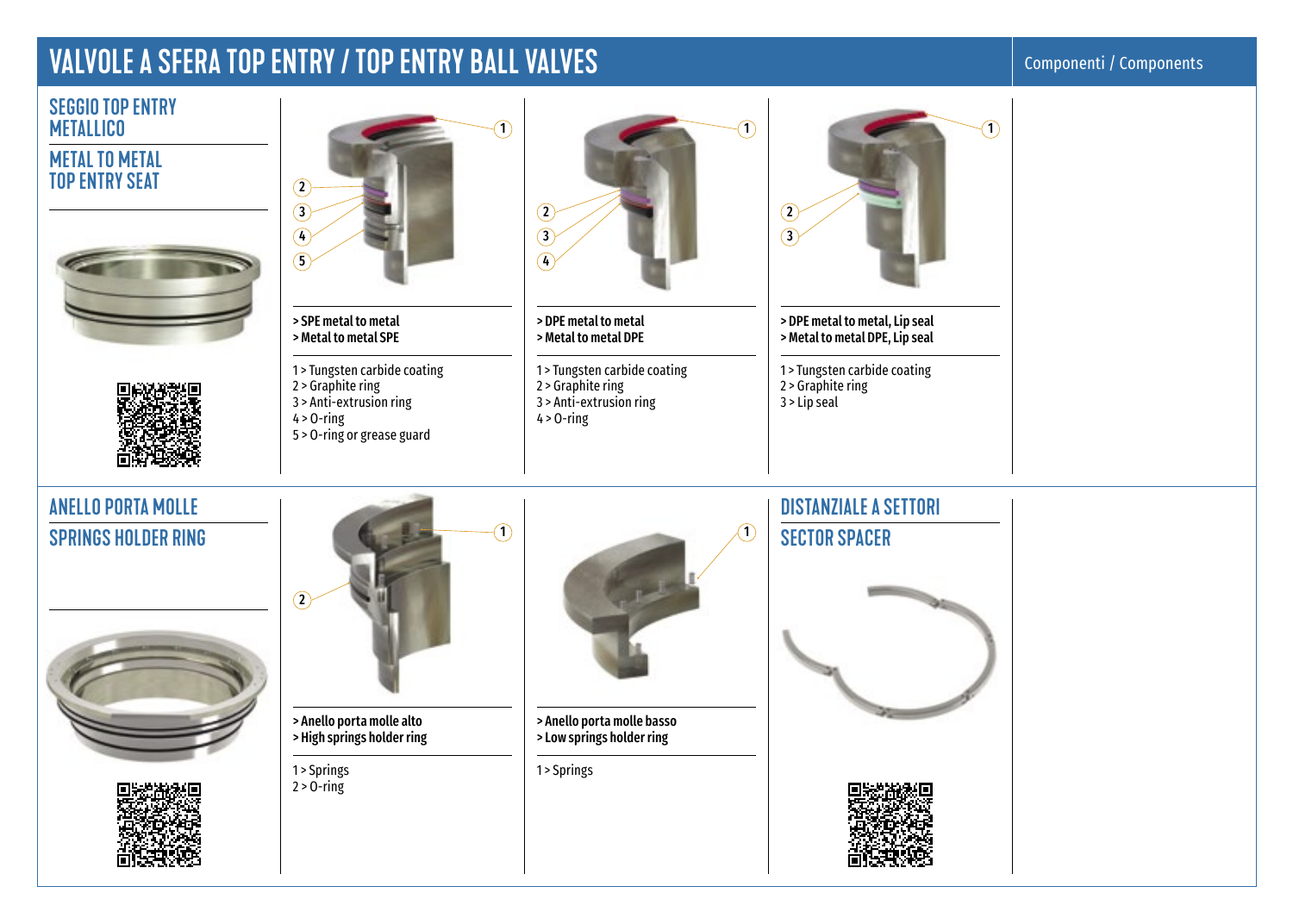### VALVOLE A SARACINESCA / GATE VALVES

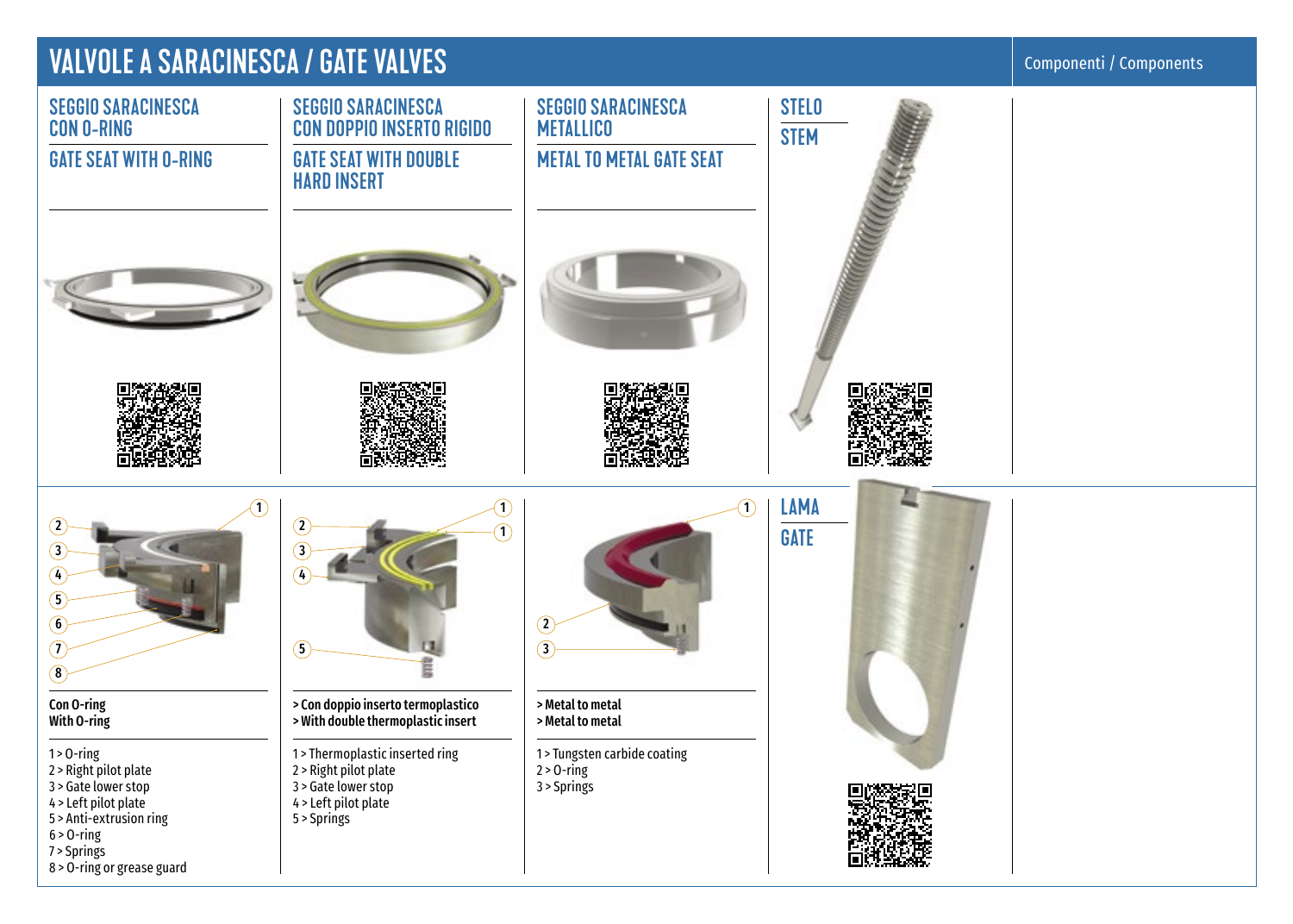## COMPONENTI PER SEGGI / COMPONENTS FOR SEATS